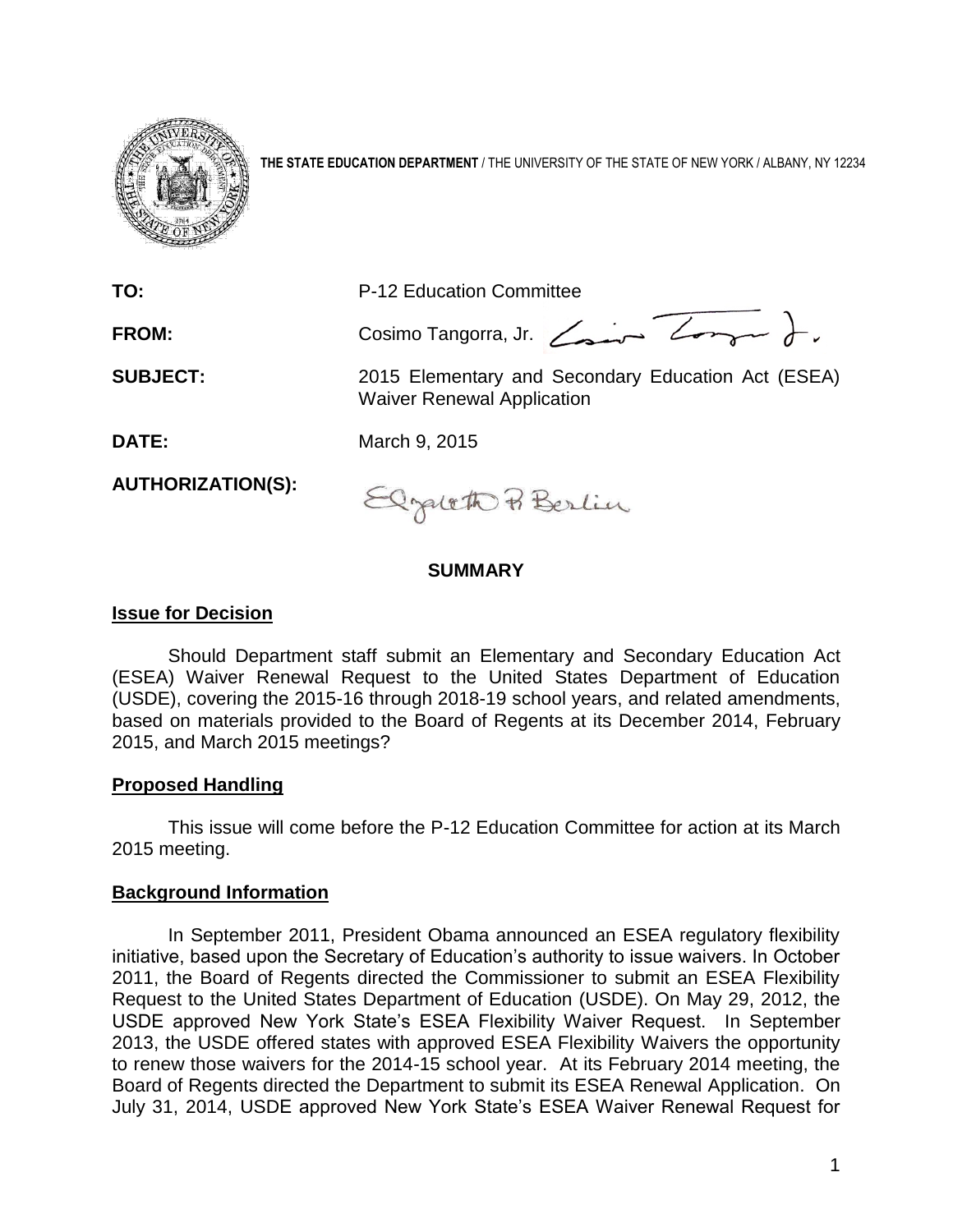the 2014-15 school year. Since the initial approval of the Waiver in May 2012, offices within the Department have provided frequent updates on core Waiver activities such as the implementation of teacher and principal evaluation systems, implementation of the Common Core Learning Standards, creation of Common Core aligned assessments, and implementation of the Diagnostic Tool for School and District Effectiveness (DTSDE). On November 13, 2014, the USDE issued new guidance for states with approved ESEA Flexibility Waivers describing how states could apply for a three or four year renewal of their approved Flexibility Waivers. States such as New York that were identified by the USDE as having fully implemented the USDE's Flexibility Waiver requirements regarding teacher and principal evaluations were notified that they had the option of applying for a four year renewal, covering the 2015-16, 2016-17, 2017-18, and 2018-19 school years.

In December 2014, the Department provided the Board of Regents with a summary of the requirements for ESEA Renewal for the 2015-16 through 2018-19 school years. At the February 2015 meeting, the Department presented for Board approval recommended revisions to the ESEA Renewal Waiver Request. The members of the Board of Regents asked several clarifying questions regarding the proposed revisions. The Board of Regents approved the Department's request to post the Renewal Request for public comment, and requested that the Department also post its clarifying questions. Additionally, Department staff met with members of the Board of Regents during the month of February to provide answers to the clarifying questions.

Based on a recommendation from the Board of Regents at the February 2015 meeting, the public comment period was extended from February 13 through February 26, 2015. A notice that public comments were being accepted was posted on the State Education Department's Office of Accountability website. In addition, the Office of Accountability emailed notification regarding the opportunity to comment to New York State District Superintendents, superintendents of school districts, charter and nonpublic school principals, district Title I directors, and members of the ESEA Renewal Think Tank and the Title I Committee of Practitioners. Other Department offices also shared the notification with list serves that they maintain. It should be noted that because of the extensive interaction with the ESEA Think Tank and other groups prior to the formal issuance of the draft application for public comment, many key stakeholder groups have already shared their perspectives on ESEA flexibility with the Department. A detailed summary of the public comments received and the Department's response are attached to this item. Comments were received from eight organizations, one district, and two individuals during this period.

As a result of the comments received from the public and feedback received from the Board of Regents on the renewal waiver request, the Department has revised or provided additional information on the following waiver provisions:

 Re-identified Local Assistance Plan Schools - Under the proposed ESEA Renewal Waiver, after three consecutive years of identification as a LAP School, the school will be identified as a Focus School, unless a successful appeal is submitted by the district, and must have a DTSDE review. The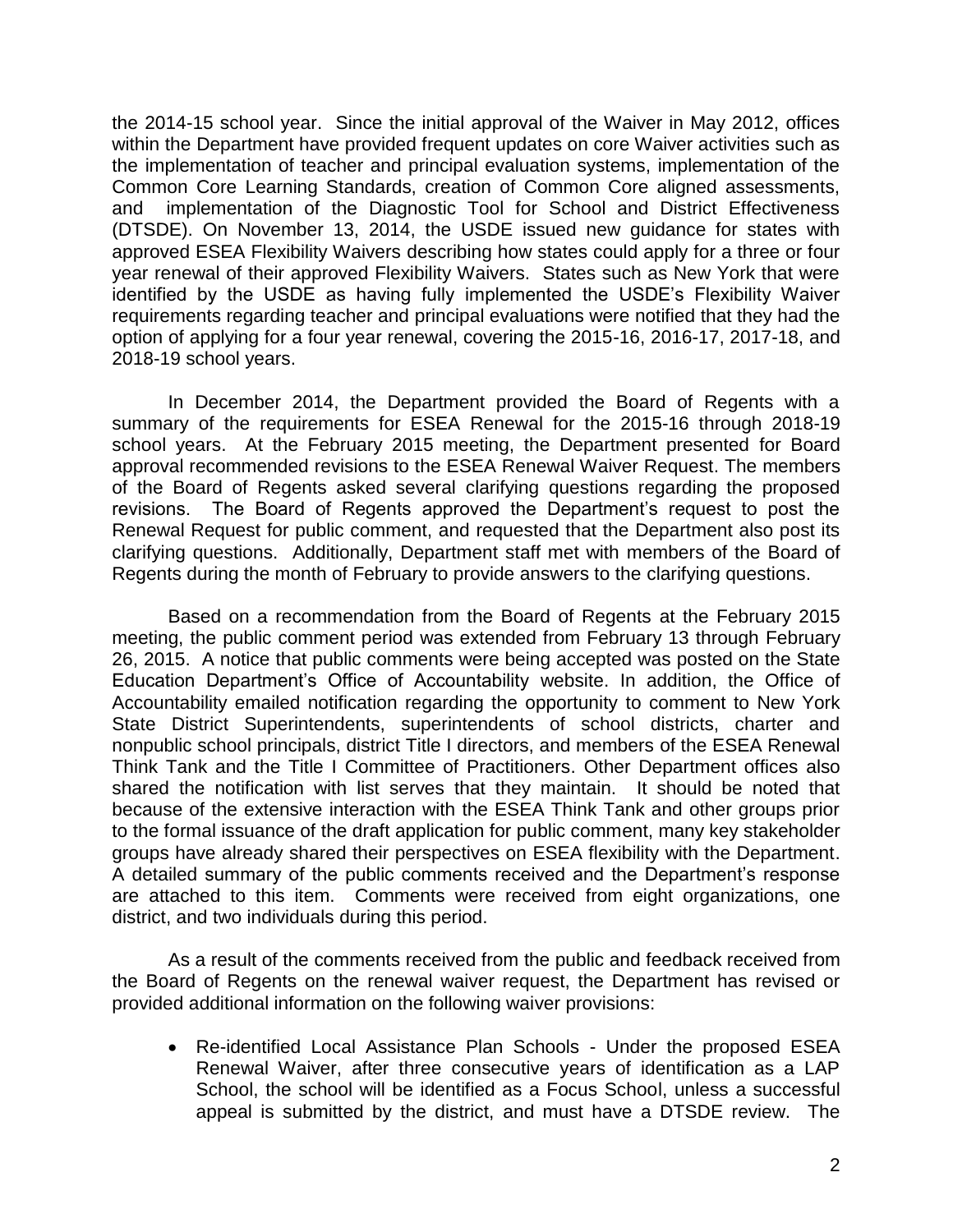identification of the school may also result in the district becoming a Focus District. The results from the DTSDE review must be used as the basis for development of an SCEP that meets all requirements for a Focus School.

- Refinement of the District Comprehensive Improvement Plan, School Comprehensive Education Plan, and Required Set Asides - These refinements, made in connection with a larger process to refine the DCIP and SCEP templates, will ensure that districts and identified schools have a laserlike focus on instructional programs, professional development, and staffing initiatives. For example, districts will be required as part of implementation of a whole school reform model in a Priority School to specifically address the organizational structure that the district will put in place to implement the model, the researched based curriculum that the school will implement, the incentives that will be offered to recruit high performing teachers to work in the school, and the scheduling of the school to ensure that common planning time for professional development is a structured part of the school day.
- Clarified language around Supplemental Educational Services With respect to SES, New York's ESEA waiver application for the 2015-16 to 2018-19 school years proposes that, rather than being required to provide parents the choice to have their children receive tutorial services from any vendor on the State's approved list that has agreed to serve that district, the district would decide the vendors from among whom parents could choose. As is now the case, districts that wish to enter into contracts with vendors to provide tutorial services to students who attend Priority or Focus Schools could continue to do so using Title I funds. Alternatively, districts could choose to instead use these funds to provide students with expanded learning time or other services. The Department proposes that it would no longer maintain a list of approved SES providers and would remove the current list from its website. Accordingly, staff recommends that the Board of Regents, in conjunction with submission of New York's ESEA waiver application for the 2015-16 to 2018- 19 school years, seek a legislative amendment to remove the State statutory requirement that the Commissioner approve SES providers.
- Clarified policy regarding Expanded Learning Time The waiver language will be amended to state explicitly that Expanded Learning Time programs funded by the State Education Department must include enrichment and acceleration for all program participants, including opportunities for programs such as in music and art.
- In addition to these revisions, staff recommend that the Regents convene a group to develop a proposal regarding ways to support Reward Schools through the provision of additional autonomy, which would include the ability of districts to seek variances from certain provisions of Commissioner's Regulations for these schools.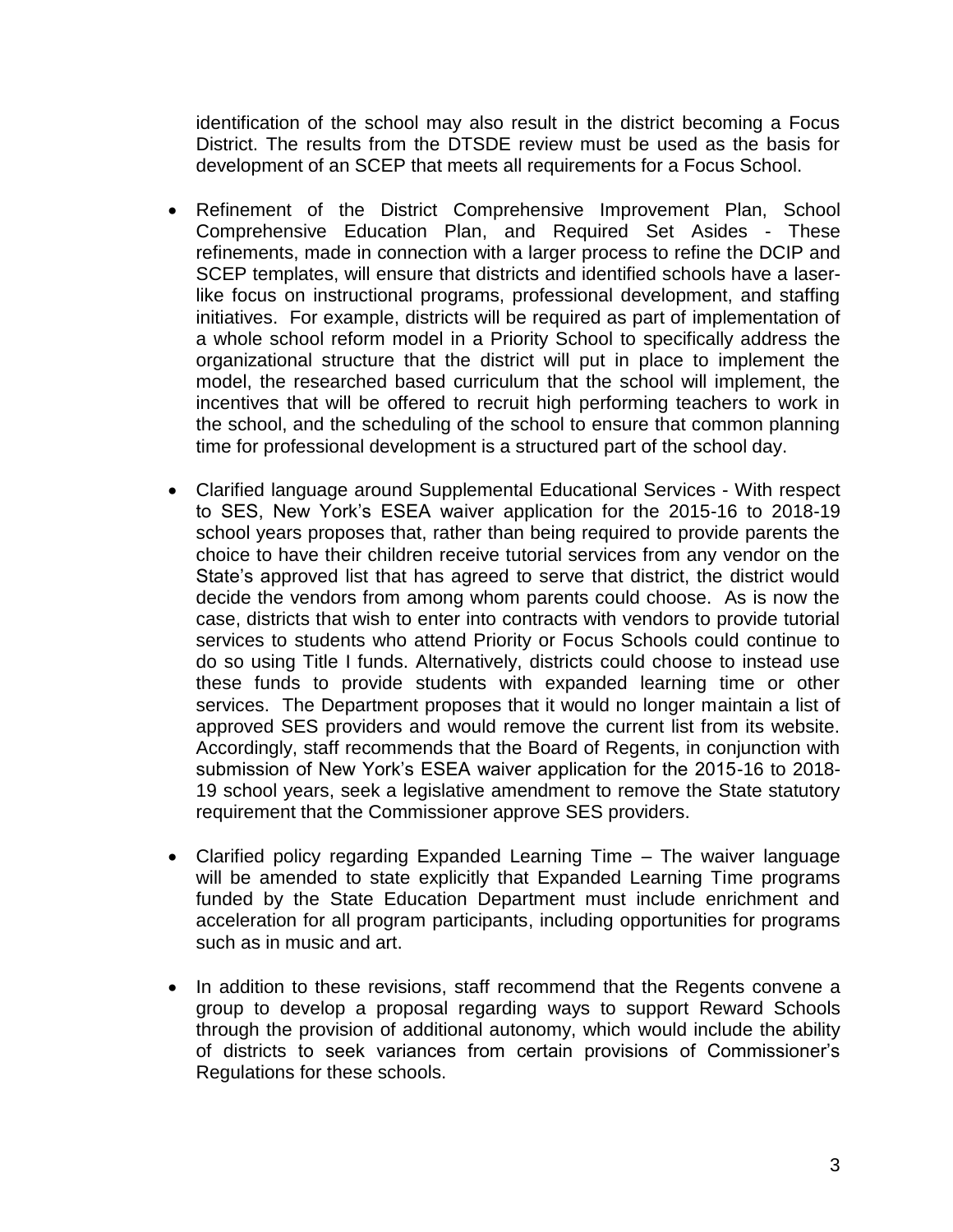#### **Recommendation**

VOTED: That the Board of Regents directs the Commissioner of Education and the State Education Department to submit an ESEA Waiver Renewal Request for 2015- 16 through 2018-19 and associated waiver amendments to the United States Department of Education based upon the materials provided to the Board of Regents in the attachments to this item.

#### Timetable for Implementation

With the approval of the Board of Regents, staff will incorporate the materials provided to the Board of Regents into the appropriate ESEA Waiver Renewal format and submit the renewal request to the United States Department of Education no later than March 30, 2015.

**Attachment**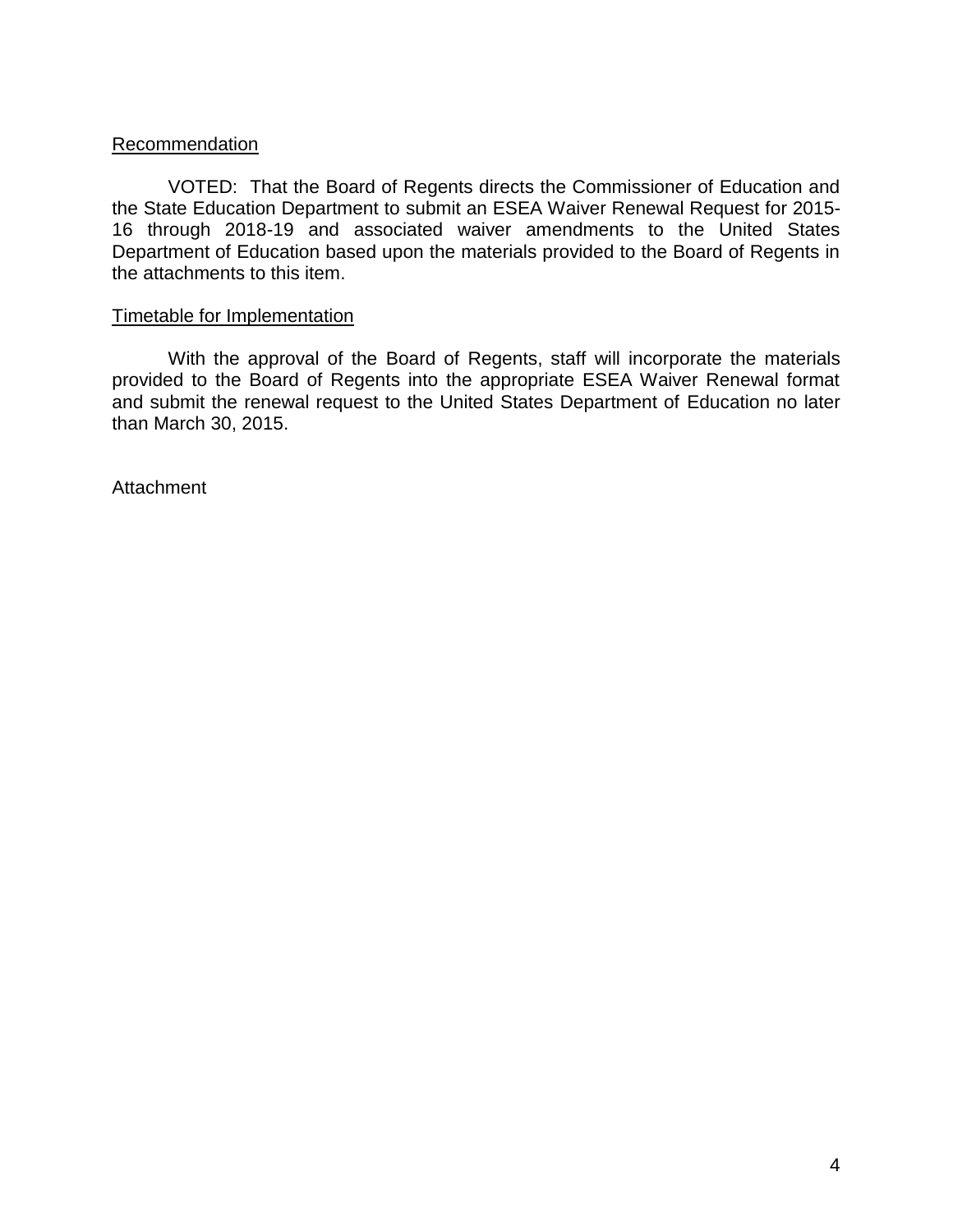## Attachment:

## **Summary of Public Comments on New York State's Elementary and Secondary Education Act (ESEA) Flexibility Renewal Request 2015-16 through 2018-19**

## **Public Comments Received on Amendment #1 Regarding Testing of Students with Disabilities**

NYSED received comments from four organizations in opposition to the State's proposed amendment regarding testing of students with disabilities. The organizations were *Advocates for Children New York (AFC), Disability Rights New York (DRNY), The Advocacy Institute, and the Council of Parent Attorneys & Advocates (COPAA).*  NYSED also received one comment from the NYC DOE regarding the amendment.

Three of the organizations (AFC, DRNY, and COPAA) stated that they were opposing the amendment because it will allow districts to maintain lower standards for students with disabilities and lower expectations for students with disabilities who are otherwise capable of making academic progress.

Three of the organizations (AFC, The Advocacy Institute, and DRNY) stated that allowing below-grade level testing will inflate the achievement scores for students with disabilities, concealing the actual achievement of students with disabilities, and resulting in those students with disabilities not receiving the intensive individualized instruction, special education services, and support as required by the Individuals with Disabilities Education Act (IDEA).

The Advocacy Institute and COPAA both stated that the amendment violates federal law. According to The Advocacy Institute, "This proposal violates the rights of students with disabilities, conflicts with the principles established by the U.S. Dept. of Education (USED) regarding waiving some provisions of the Elementary and Secondary Education Act (ESEA) due to the inaction of Congress to update the law as well as the assurances that NYSED provided to USED as a condition of its initial ESEA Flexibility application. The proposal also violates the rights that students with disabilities are guaranteed under both the Individuals with Disabilities Education Act (IDEA) and Section 504 of the Rehabilitation Act of 1973 (Section 504).".

Both the Advocacy Institute and DRNY stated that NYSED did not engage in consultation with stakeholders in preparing the 2015-2016 ESEA Flexibility Renewal Application in the comprehensive manner prescribed by the United States Department of Education Guidelines

Finally, DRNY had two additional comments:

 "The only student-based rationale for NYSED's proposal is that a chronologicalage assessment "may not provide as much instructionally actionable information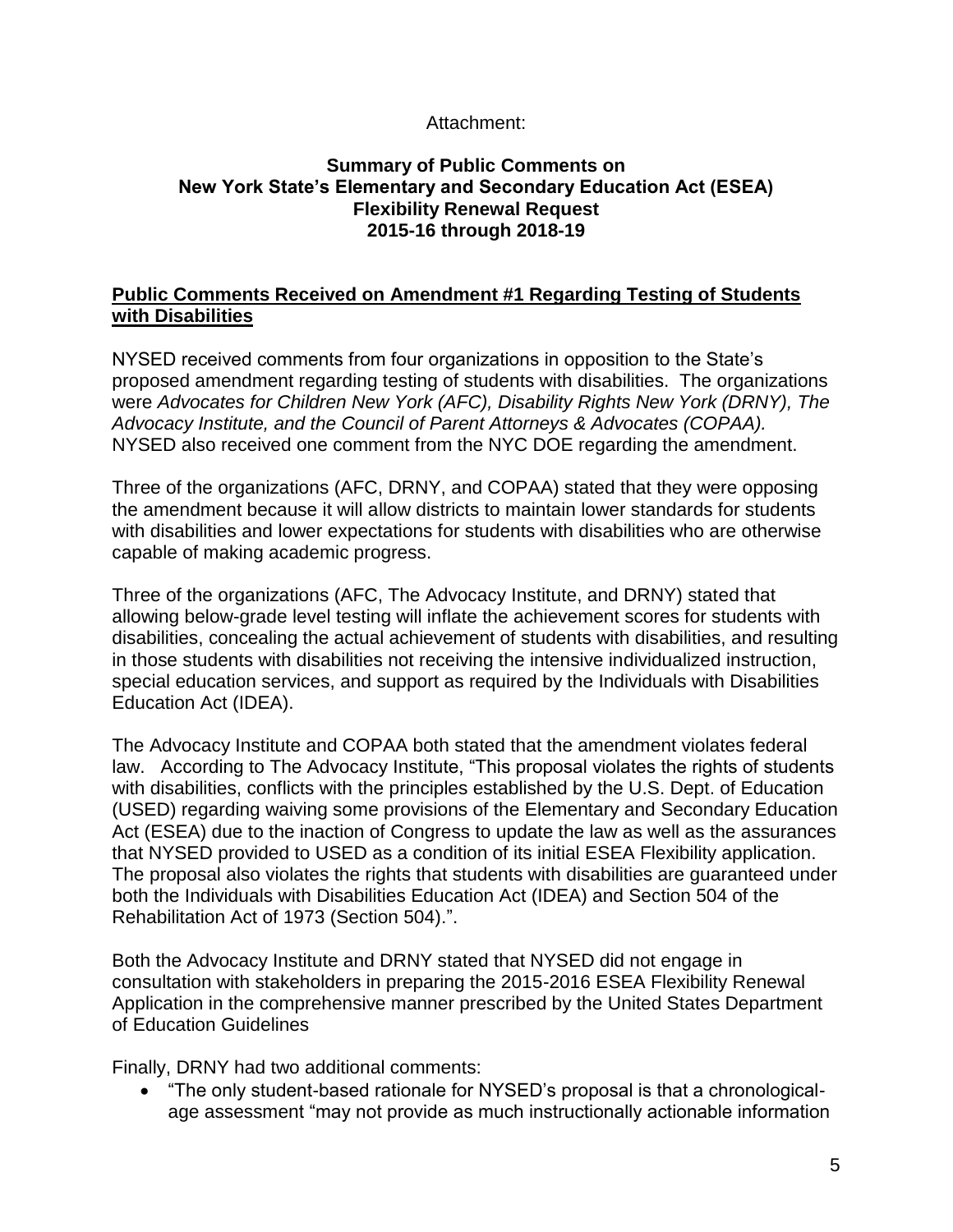on student performance or foster the most prudent instructional decisions." However, according to DRNY, "the Committee on Special Education has more comprehensive data and targeted student evaluations to assist in making "prudent instructional decisions" without relying on the use of state-assessments.

 "NYSED's definition of students with significant cognitive disabilities is too broad. NYSED indicates below-grade level testing would apply to students with 'significant cognitive disabilities' but then defines that term as including students 'having intellectual or cognitive deficits, such as autism, intellectual disability, traumatic brain injuries, neurodegenerative diseases or severe learning disabilities.' Under such a definition, students who are 'intellectually able' but behaviorally challenged could be eligible for below-grade testing."

The NYC DOE commented that "until adaptive assessment is in place, administrating state assessments at a student's instructional grade level could benefit a very small subset of these students with disabilities. However, NYCDOE is also concerned that—if implemented too broadly—instructional level testing could engender an inaccurate perception that students with disabilities are incapable of achieving the same standards as their non-disabled peers."

# *Department's Response:*

The Department appreciates and understands the concerns expressed about high expectations, the quality of specially designed instruction, supports and services, and the need to hold schools accountable to close the achievement gap for all students with disabilities. The Department agrees that the vast majority of students with disabilities have the intellectual abilities to reach grade level proficiency when they are provided with the appropriate instruction, supports, and services and that State policies must drive high expectations for participation and performance for all students with disabilities.

It is for these very reasons that the State believes that its waiver request is appropriate. Students with disabilities are a heterogeneous group with a range of abilities, at varying levels of severity across different domains, which hinder the abilities of these students to achieve at their chronological grade levels. Therefore, how these high standards are taught and assessed is of the utmost importance in reaching this diverse group of students and assuring their academic success. State policy must represent the entire range of students with disabilities, not just those who have severe disabilities and those who can, with accommodations, supports and services, reach grade level proficiency at the same time as their nondisabled peers. There is a subgroup of students who have significant intellectual delays and substantial difficulties in cognitive areas, such as memory, language comprehension, reasoning and problem-solving. The State is not developing a new disability category; rather it is recognizing the range of abilities of students across the disability categories. For these students, these disability-related factors impact the student's ability to meaningfully participate and progress in the curriculum at the same grade level and proficiency level as his/her chronological age peer group. This subgroup of students has long been a concern of parents, educators, USDE and State officials.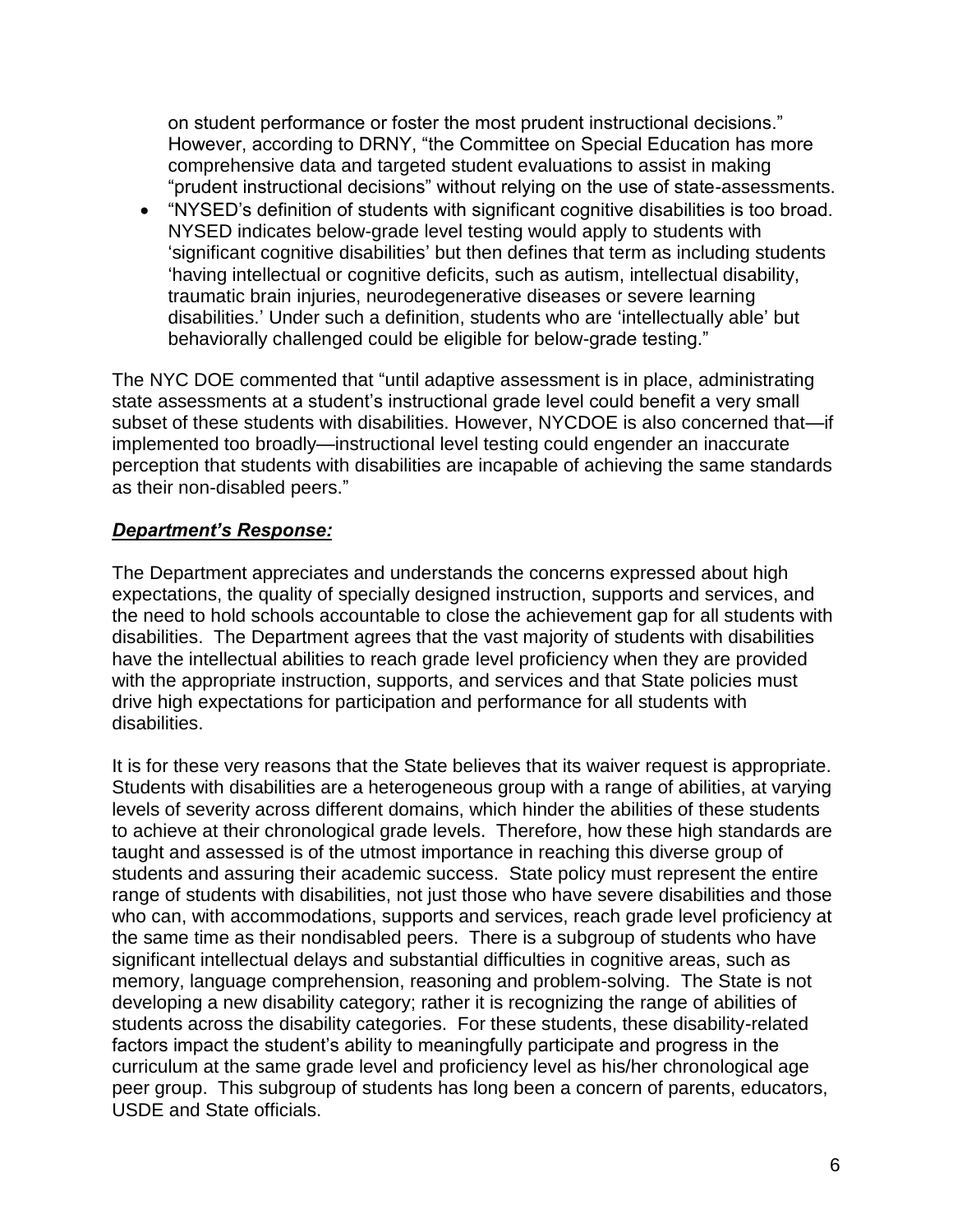ESEA requires that State assessments provide for "the reasonable adaptations and accommodations for students with disabilities (as defined under section 602(3) of IDEA) necessary to measure the academic achievement of such students relative to State academic content and State student academic achievement standards." In this proposal, the State is meeting this requirement, making appropriate adaptations based on individual decisions to align instruction and assessment. An assessment that is significantly misaligned with the student's instructional level provides no meaningful measure of the student's academic achievement. Further, it is appropriate for State policy makers to be concerned about the social–emotional impact of students with disabilities that result when they consistently cannot show what they have learned and what they can do and, at best, are responding by guessing. State policy cannot leave these students out of the accountability and growth measures, which is the effect when the students' scores provide no instructional or growth information. State assessments may be for school accountability, but they are also measures of performance for each individual student.

This proposal has been developed to enhance, not lower, the focus on instruction and accountability for this group of students with disabilities by (1) requiring that the student participate in the regular State assessment (and not a modified or alternate assessment); (2) limiting consideration of students for the instructional level assessment, in the first instance, to those whose scores were at the chance level; (3) setting limits on how far below the student's chronological age the student may be assessed and requiring that the student be assessed at the next higher grade level in each subsequent year; and (4) requiring that at each annual review the recommendation is revisited, and as appropriate, revised based on objective data on the student's instructional level separately for math and English language arts (ELA). For this subgroup, the State's proposed policy does promote high expectations for student achievement by providing meaningful results and academic growth information for these students from their participation in State assessments; and by emphasizing that students must be provided instruction, supports and services to accelerate their growth and learning so that they can progressively demonstrate their learning at the next higher grade level assessment. Because of the strict eligibility criteria for students who can be recommended for the instructional level assessment, expectations for other students should not be affected.

There is nothing in the proposed waiver that represents a violation of students civil rights or IDEA. IDEA requires that individual determinations be made on the State assessment in which the student will participate, and parents of students with disabilities have the opportunity to participate in the discussion and recommendation and to appeal if they disagree with the CSE's recommendation.

The State has calculated the percentage of students with disabilities whose results on the regular ELA and math State assessments reflected chance responses, or guessing. These calculations show that for 2012-13 school year results, .7 percent of all students in the grades assessed in reading/language arts and 1.5 percent of all students in the grades assessed in mathematics performed at the chance level. The State will provide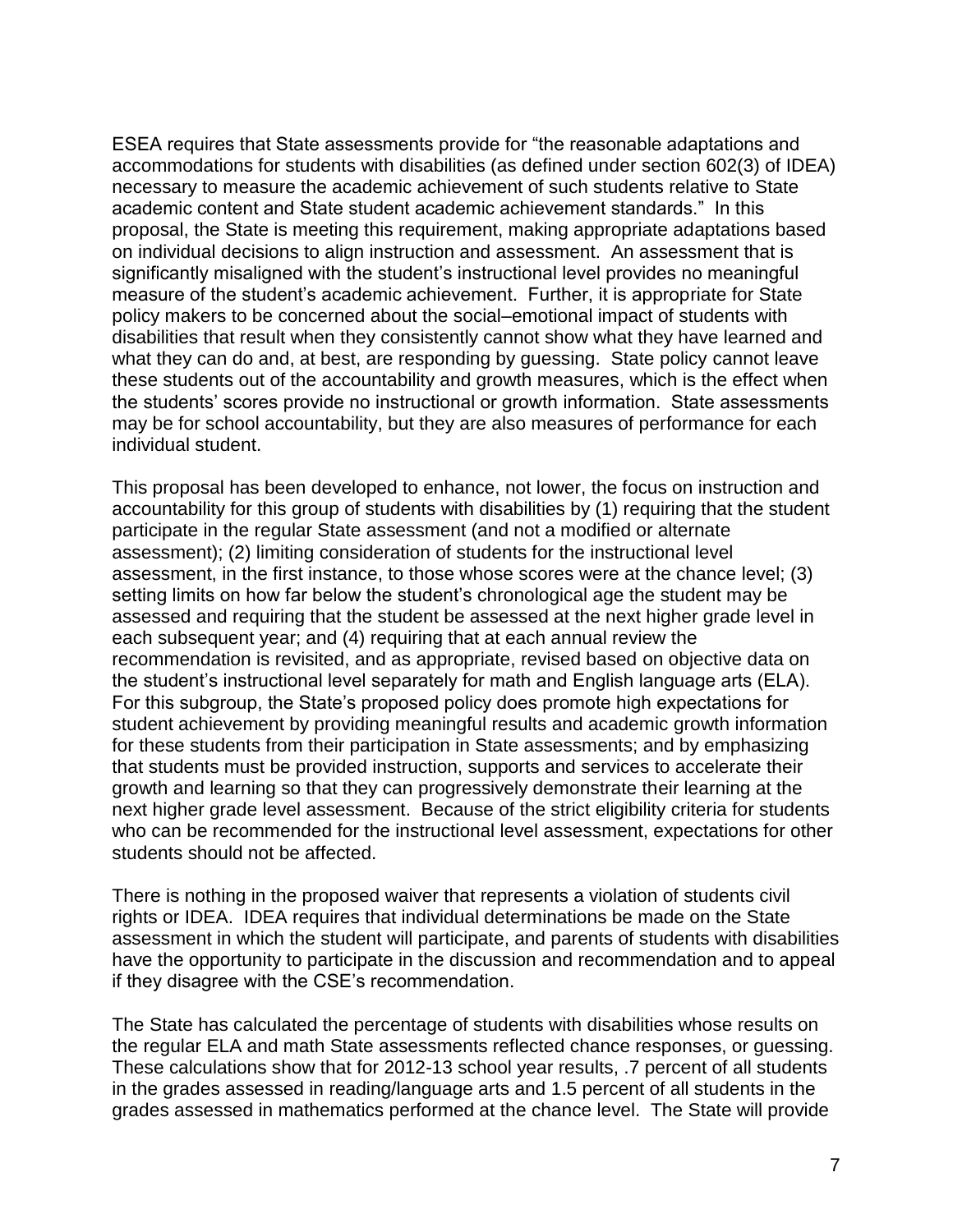CSEs with the score that. at the 90 percent confidence level, indicates that the student's score was based solely on guessing. In order to establish a limit as to how many students are eligible for this assessment, CSEs would be limited to considering only students with a raw score on a chronological grade State assessment at or below the State's identified raw score cut point. CSEs would be required to then apply the criteria for documentation of intellectual and cognitive factors affecting the pace and level of instruction and other objective instructional assessment information as outlined in New York's waiver request before reaching the assessment recommendation. We believe these strict and objective criteria are reasonable to establish limitations and yet provide discretion to CSEs to make the appropriate assessment recommendation for the individual student.

The proposal is intended to be an interim measure and will be revisited once State adaptive assessments are available that provide all students opportunities to respond at a level greater than chance on these assessments.

## **Public Comments received on Amendments #2 and #3 related to the Testing of English Language learners (ELL)**

NYSED received comments from three organizations and one district in support of the proposed amendments related to the testing of English Language learners (ELL).

*The Internationals Network for Public Schools* "commends the New York State Board of Regents and New York State Education Department for recognizing the distinct challenges that newly arrived English language learners (ELLs) face on State tests." In regards to the development of a Performance Index for newly arrived ELLs, the organization also commends "the New York State Board of Regents and New York State Education Department for recognizing the importance of a differentiated Performance Index for ELLs based on their level of language proficiency and the most appropriate measure of their language arts proficiency."

*New York State United Teachers* also expressed support for the exemption extension amendment, stating that it "continues to support SED's request for a waiver to extend the exemption for newly arrived English language learners from taking English language arts assessments from one year to two years. While the case can be made for a longer period of time we support this critical waiver request."

*Advocates for Children of New York (AFC)* generally supported both amendments related to the testing of ELLs, but offered suggestions and communicated concerns regarding the amendments:

 Since the NYSESLAT was not designed to be an accountability instrument, the State should ensure that the revised NYSESLAT is scaled appropriately for accountability purposes. Recalibrating the NYSESLAT scoring system at the high school level is particularly needed, as it is currently very difficult for high school students to pass the NYSESLAT (e.g., exit from ELL status).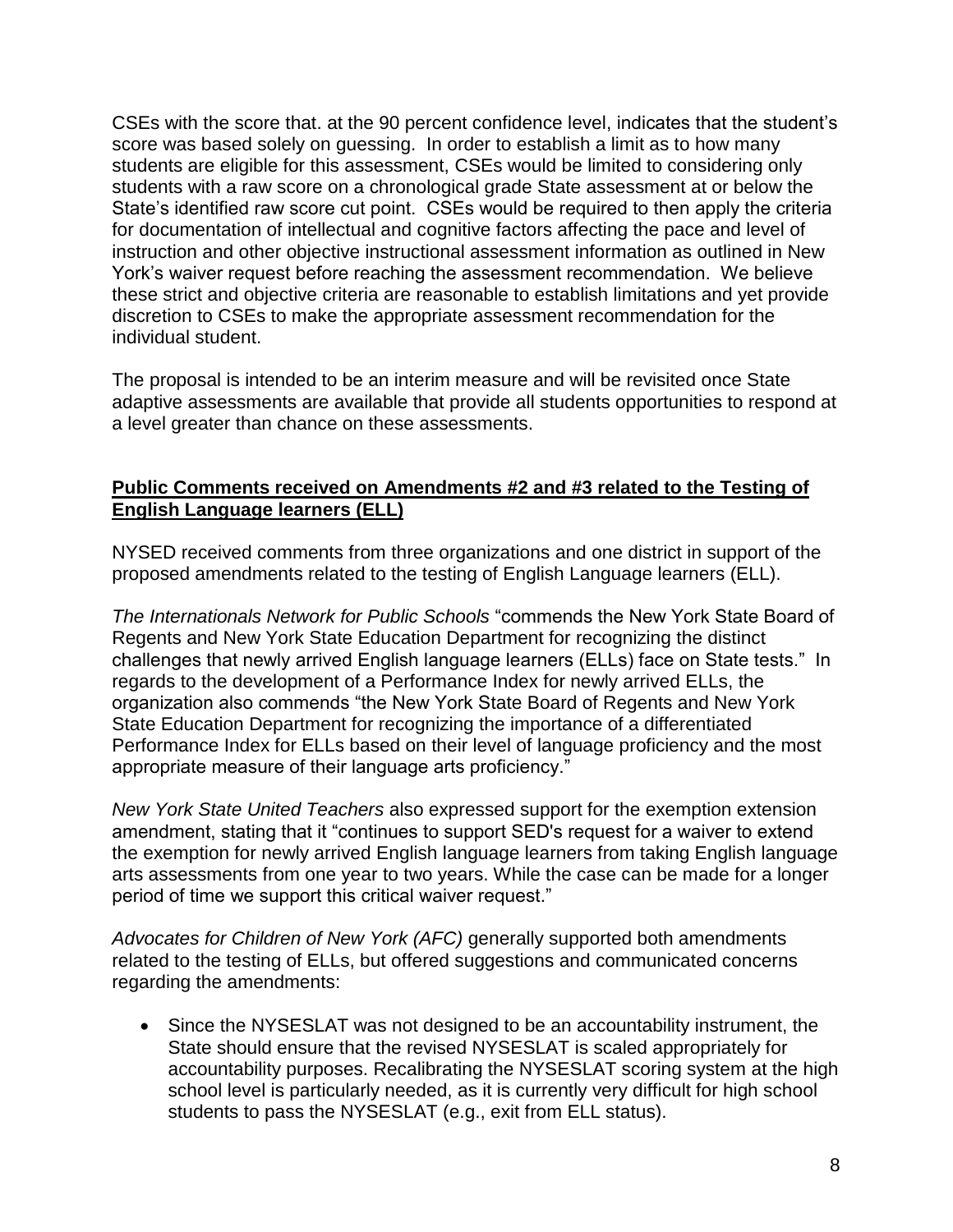- The State must ensure that the ESL curriculum districts use to teach ELLs is fully aligned with both the Common Core and the revised NYSESLAT.
- In order for the NLA assessments to be meaningful, the State will need to ensure that all Spanish bilingual programs are content-aligned with the NLA assessments.
- The State should seek funding for NLA assessments for other languages so that all ELLs enrolled in bilingual programs have access to NLA assessments.
- AFC is concerned that the proposed amendment will still result in some beginner and intermediate ELLs taking ELA assessments, even though they do not receive any ELA instruction. The ESL curriculum is not aligned to either general ELA standards or the ELA Regents examination. This is particularly problematic for long-term ELLs who remain at the beginner or intermediate levels for more than two years.
- For all assessments used for ELL accountability purposes (including ELA, NLA and content assessments in other subjects), it is critical that these tests are content validated for ELLs to ensure assessments are appropriate based on research on language acquisition, bilingualism, and cultural competency.
- AFC supports the development of an adjusted performance index for newly arrived ELLs and certain eligible longer-term ELLs who qualify. We believe it will be beneficial to have flexibility to take into account NYSESLAT proficiency level and demographic factors, such as years in ELL programs and Students with Interrupted Formal Education (SIFE) status. However, it will be necessary to ensure that the adjusted index is sufficiently rigorous so that students do not fall through the cracks and the State maintains high standards for ELLs.

NYCDOE commented that it generally agrees with this amendment as it relates to Performance Index calculations, and requests NYSED include NYC DOE in the process of developing this new methodology.

With respect to amendment as it relates to exempting newly arrived ELLs from participating in the ELA assessments for two years, NYCDOE generally agreed with the following caveats:

- The costs of creating a Spanish Language Arts assessment should not be imposed on local education agencies.
- NYSED should provide explicit guidance that the Spanish Language Arts assessment should be administered only to students who are receiving native language instruction in the year that they are being assessed.
- NYSED should take steps to ensure that the Spanish Language Arts assessment will measure students' progress in Native Language Arts, and not students' lack of proficiency in their native language and the quality of their prior schooling.
- NYSED should replace the undefined phrase "strong home language supports" in the original amendment with "providing students with ongoing native language arts instruction to build native language literacy skills." The NYC DOE states that the original phrase does not accurately describe the types of supports English Language Learners should receive as a part of their instruction.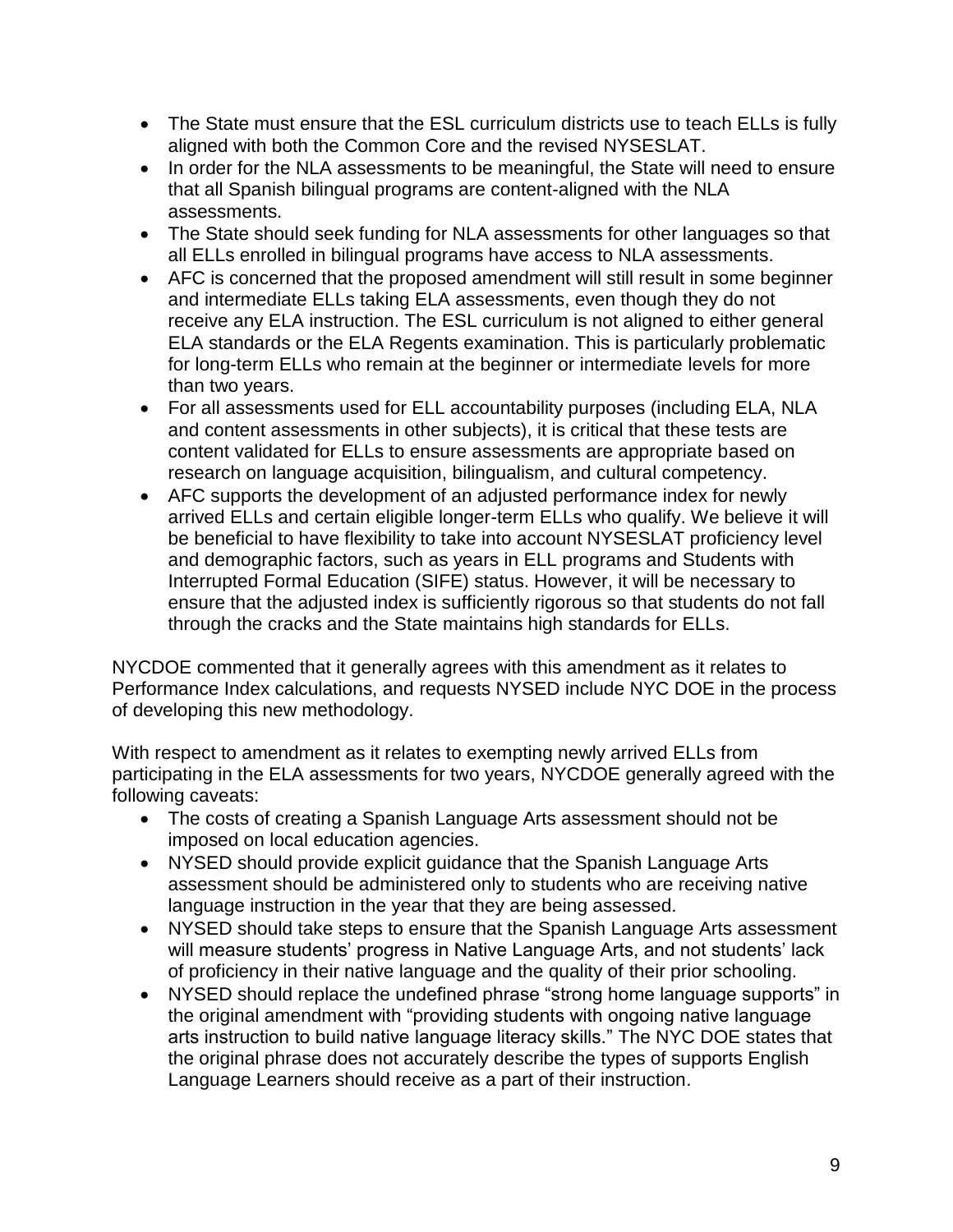The NYC DOE also recommended that NYSED develop a plan for expanding this recommendation beyond Spanish Language Arts assessments to other high-incidence languages. Further, the NYC DOE states that implementing a Spanish Language Arts assessment alone could impact the district's compliance with Title VI, which mandates that when an accommodation is offered in one foreign language and the district has a critical mass of students who speak another language, the district must offer the same accommodation in that additional language as well.

## *Department Response:*

The Department is encouraged by the comments received as they were generally supportive. The Department believes that these changes to the testing and accountability system for ELLs will provide the State with better information about the progress of ELLs and will hold schools and districts accountability for their progress.

In response to the concerns raised that the two year exemption for newly arrived ELLs is not sufficient, the Department has looked at data on how ELLs in their second year of services perform on the ELA assessment. Such data provides a compelling case that the ELA assessment for such ELLs is not accurately measuring their skills and ability. For such students, 74% received a level 1 on the ELA assessment. The Department shares the concerns raised in some of the comments that the ELA may not be a sufficient measure of progress for ELLs beyond their first two years. The proposal to create an adjusted performance index is being developed precisely to address this concern. The Department believes that an adjusted performance index for ELLs beyond their first two years should take into account students' years of service, demographic factors, whether the student has interrupted formal education, and their NYSESLAT scores.

In response to concerns raised about alignment between the NYSESLAT, ESL curriculum and ELA instruction, the Department has several initiatives that aim to address these concerns. As part of the Bilingual Common Core Initiative, the Department has developed the Bilingual Common Core Progressions, which are new English as a Second Language and Native Language Arts Standards that are aligned to the Common Core. Once finalized, the Department will begin to develop ESL and Native Language Arts curriculum aligned to the Common Core. This curriculum will provide guidance to schools and districts that will ensure rigorous Common Core instruction is provided to ELLs in both ESL and Bilingual Education programs. In addition, the Regents have recently adopted significant amendments to Part 154 of Commissioner's Regulations. As part of these amendments, ELLs will be exposed to integrated language and content instruction through co-teaching of ESL and ELA, as early as their first year of instruction. The Department believes that the amended regulations will ensure that ELLs will have instruction aligned to the Common Core and that the ELA exam will provide meaningful information about students' growth towards proficiency after three years of instruction.

In response to comments received regarding expanding the option for language arts assessments in languages other than Spanish, the Department very much supports this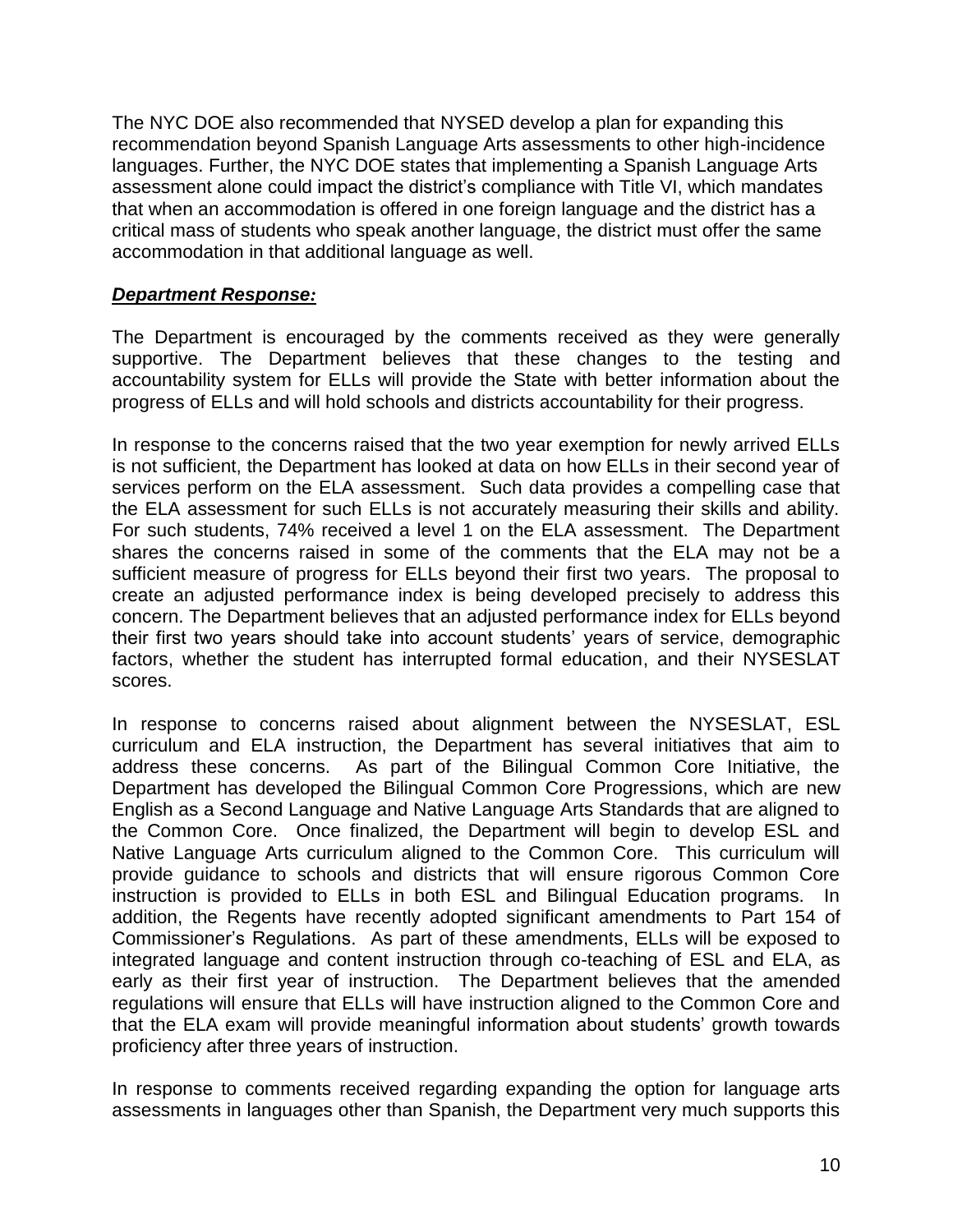suggestion. The Department does not plan to request funds from districts to pay for the development or implementation of additional Native Language Arts Assessments. Instead, the Department is seeking to secure needed funding from other sources. The Department believes that beginning with Spanish will ensure that two-thirds of ELLs whose home language is Spanish will have the opportunity to demonstrate their language arts skills in Spanish as determined by local authorities.

In response to questions raised about guidance for providing Spanish-speaking ELLs with the opportunity to take the Spanish Language Arts assessment, the Department agrees with the comments raised and looks forward to collaborating with the field to develop such guidance for the new assessment.

Finally, with regard to the comments and questions raised about the proposed development of an adjusted Performance Index, the Department will work with stakeholders to develop this adjusted Performance Index through existing partnerships. The Department looks forward to collaborating with the field in the development of this proposal.

# **Public Comments Received on Amendment #3: Performance Index "credit" for CTE**

The New York State Education Department received one comment from one district on this amendment.

The NYC DOE supports the proposed amendment. However, NYC DOE notes that "the list of approved assessments in this amendment does not recognize all of the rigorous CTE programs throughout the state. For example, less than half of NYCDOE's stateapproved programs use one of the thirteen assessments included in the amendment. The amendment fails to credit schools that have implemented such programs, which the state has previously recognized as preparing students well for college and career, simply because none of the approved assessments are relevant to the industry related to their career pathways. NYSED should address this inequity and seek additional ways to include CTE programs that are preparing students to successfully enter the workforce even in the absence of assessments. Further, NYSED has not yet identified approved industry certifications for some of the career clusters—including software engineering, pharmacy assisting, and health information technology — that have recently been recognized as adding clear economic value to the state. Because the amendment does not give schools credit for programs related to these industries, it creates a disincentive for schools to implement such programs."

# *Department Response:*

The 13 technical assessments originally approved were done as "proof of concept" in determining comparability to the rigor of Regents examinations. The Department continues efforts to identify additional technical assessments that are comparable and have value in the New York State labor market.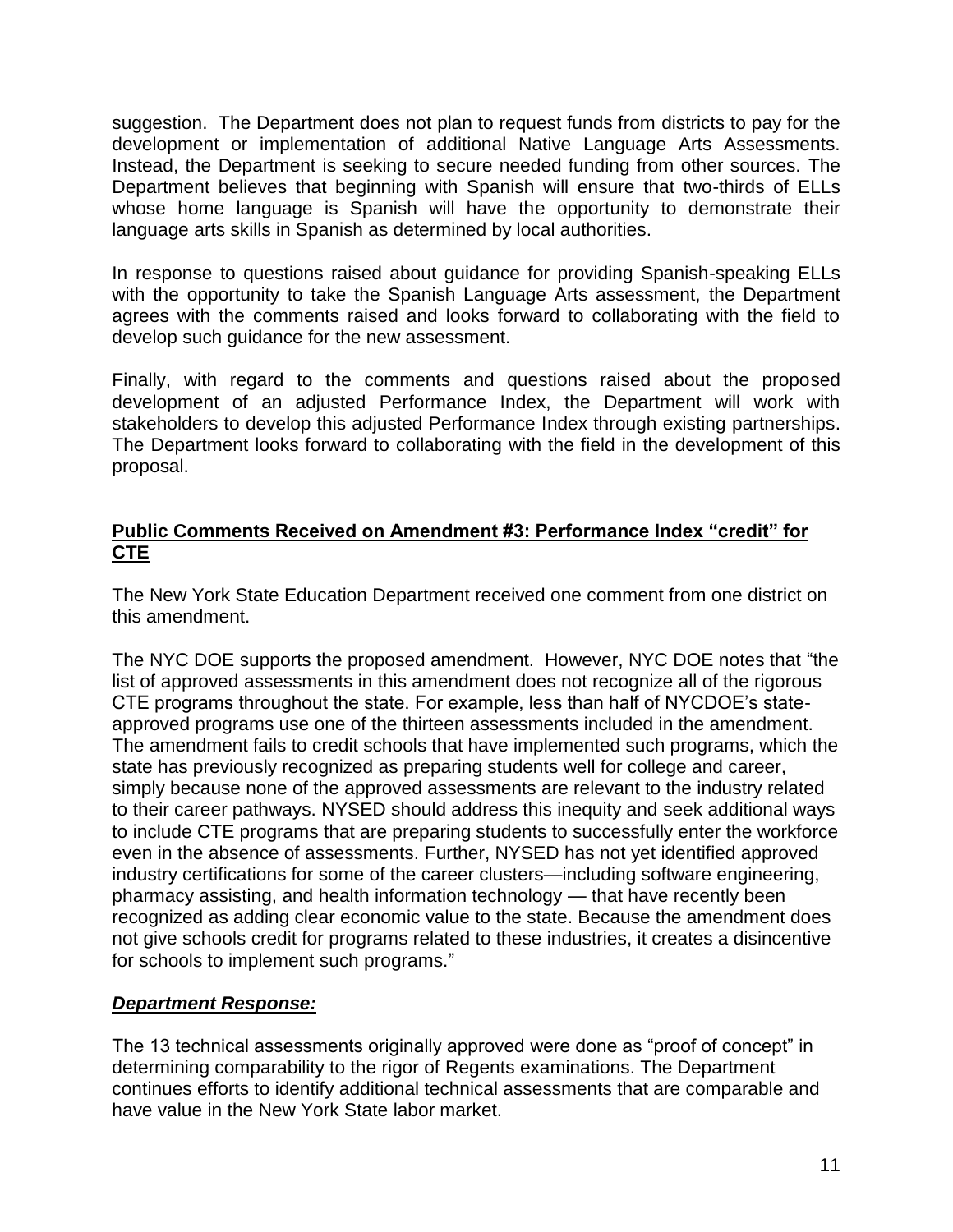## **Public Comments Received on the Identification of and Interventions in Priority Schools, Focus Schools, and Local Assistance Plan Schools**

The New York State Education Department received comments from two organizations and two districts related to the identification of and interventions in Priority, Focus and Local Assistance Plan Schools.

In its comments, the New York City Department of Education (NYC DOE) urged NYSED to use multiple measures when determining the accountability statuses of schools and districts (through identification methodologies, Performance Index calculations, progress filters, and Annual Measureable Objectives). "NYCDOE firmly believes that a school accountability system based primarily on state test scores paints an oversimplified and inaccurate picture of school quality. Districts that have the capacity to do so should be given flexibility to incorporate qualitative measures—such as school visits and constituent surveys—into school accountability. And while the rubrics and survey questions used in such measures should be approved by NYSED to ensure rigor, districts should be permitted to use existing local measures to fulfill these requirements." In addition, NYC DOE believes that NYSED should it should "also lower the impact of failing to meet the Adequate Yearly Progress (AYP) participation rate requirements with respect to Local Assistance Plan (LAP) School and Reward School identification methodology as well as Priority and Focus School removal criteria in light of this growing opt out trend." In relation to the proposed simplified graduation rate requirement for removal for Priority Schools, Focus Districts, and Focus Schools, the NYC DOE supported the proposal but recommended that NYSED "reconsider the methodology used to establish graduation cut points to determine whether they are setting rigorous but realistic goals for high schools within the state."

Finally, the NYC DOE would like NYSED to seek approval to incorporate growth metrics into high school accountability methodology—including both the Mean Growth Percentile (MGP) and a Growth in Regents Exams Passed (GRE) metrics used in the Annual Professional Performance Review (APPR). NYC DOE recommends that the GRE metric should be revised so that students that meet the five required Regents plus a rigorous substitute such as a CTE endorsement, Associate's Degree, Regents Alternative or Arts endorsed diploma should count as if they had passed eight Regents.

## Priority Schools

The *NYC DOE* urged NYSED to "incorporate multiple measures of school quality, college and career readiness metrics, and attendance rates" into the Department's Priority School identification methodology. The NYC DOE also expressed support for NYSED's proposal to sunset the current list of Priority Schools and identify a new list of schools based on those schools that are among the lowest five percent in the State using 2014-15 school year assessment data.

The NYCDOE recommended that NYSED grant a district's appeal to exempt from SURR identification any re-identified Priority School for which the district can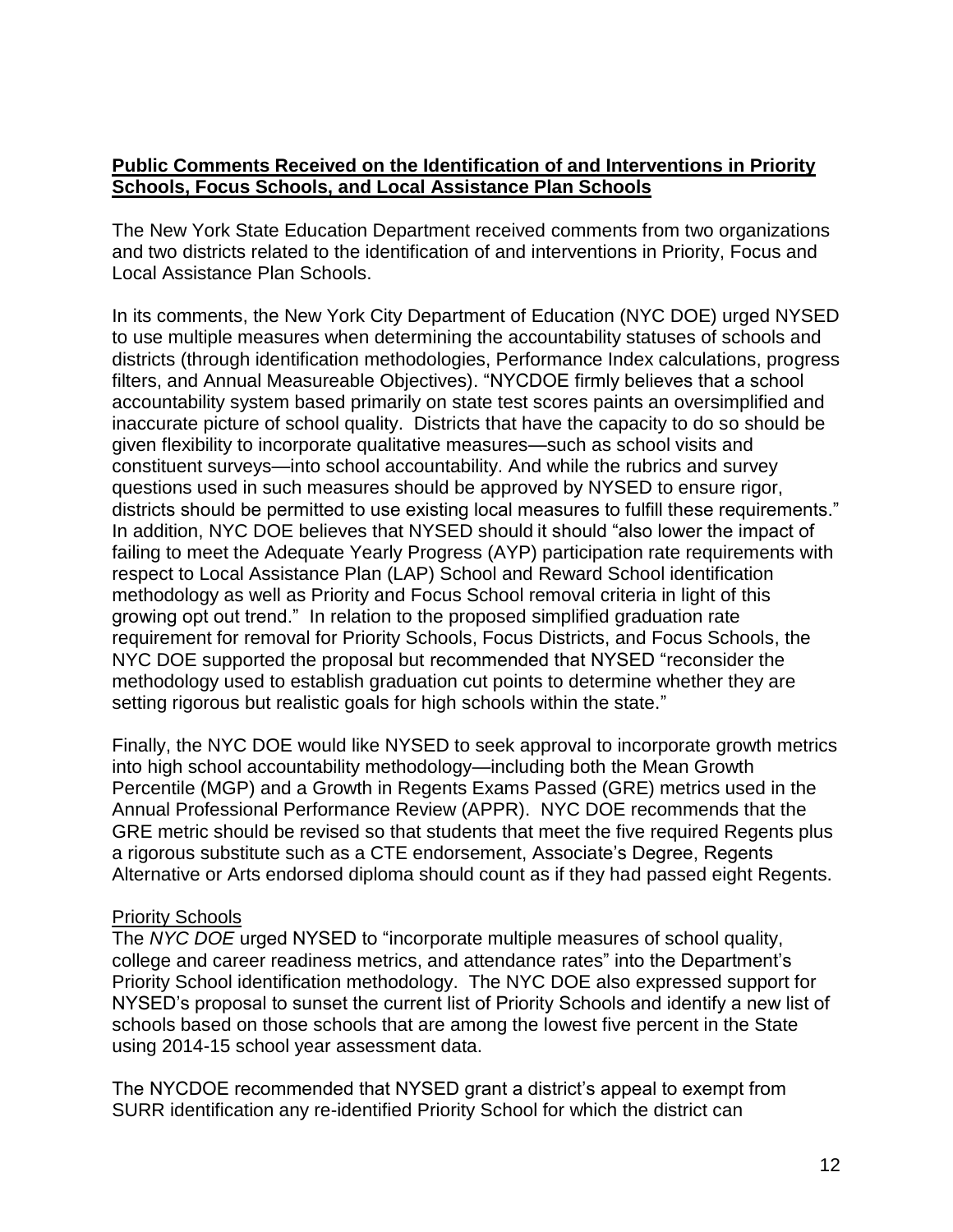demonstrate that it has already proactively implemented a dramatic whole- school reform strategy to improve school and student performance, and that includes rigorous benchmarks set forth by the district, such as NYCDOE's School Renewal Program. The NYC DOE stated that in such cases, the district should be allowed sufficient time to assess the impact of the interventions underway, before additional interventions are implemented.

The *New York State United Teachers (NYSUT)* requested that the State reconsider the time-line and release the new Priority School list during the summer following the administration of the tests. The current timetable in the waiver has the State publishing its new list in January or February of 2016.

In the area of interventions, NYSUT proposed that NYSED add two additional school intervention models for Priority Schools: the community schools model and the teacher learning community model.

The *United Federation of Teachers (UFT)* submitted a comment regarding the reidentification of Priority Schools. According to the UFT, "at least some of the reidentified schools are sure to be among the schools with the most disproportionate number of high-need students. These can be identified as schools where the average student needs are one standard deviation or more above the average need for all state or city schools. In the NYC middle schools that fit this definition, one out of every five children has been in temporary housing in the past two years; one third have disabilities that make learning difficult, and a full 15% have such significant learning disabilities that they must be taught in separate classes. When one school has so many students with so many needs, then progress becomes more difficult for all students."

In order to address this issue, the UFT proposes that NYSED amend its waiver request: "The state should stipulate in its waiver that no school with a disproportionate number of high need students shall be subject to the more extreme whole school reform. Instead, the state should mandate that the LEA take steps to remediate the disproportionality in these schools, and exempt them from punitive measures until such time as the LEA addresses the issue. UFT further explains that "not all Priority schools would be subject to the stipulation. The only schools affected would be those whose concentration of need is great enough to place it one standard deviation or more above the state or district average. The precise metric should be determined with the state's metric task force, but should include considerations for the following factors: percent of students in poverty; temporary housing, students with IEPs; and ELL status. For schools where incoming assessment scores exist (such as middle and high schools), the scores should be factored in."

## Focus Schools

The NYC DOE supports NYSED's efforts to simplify the Focus School identification process and requests that NYSED develop a flexible approach to the Focus School identification process that takes into account New York City's unique structure.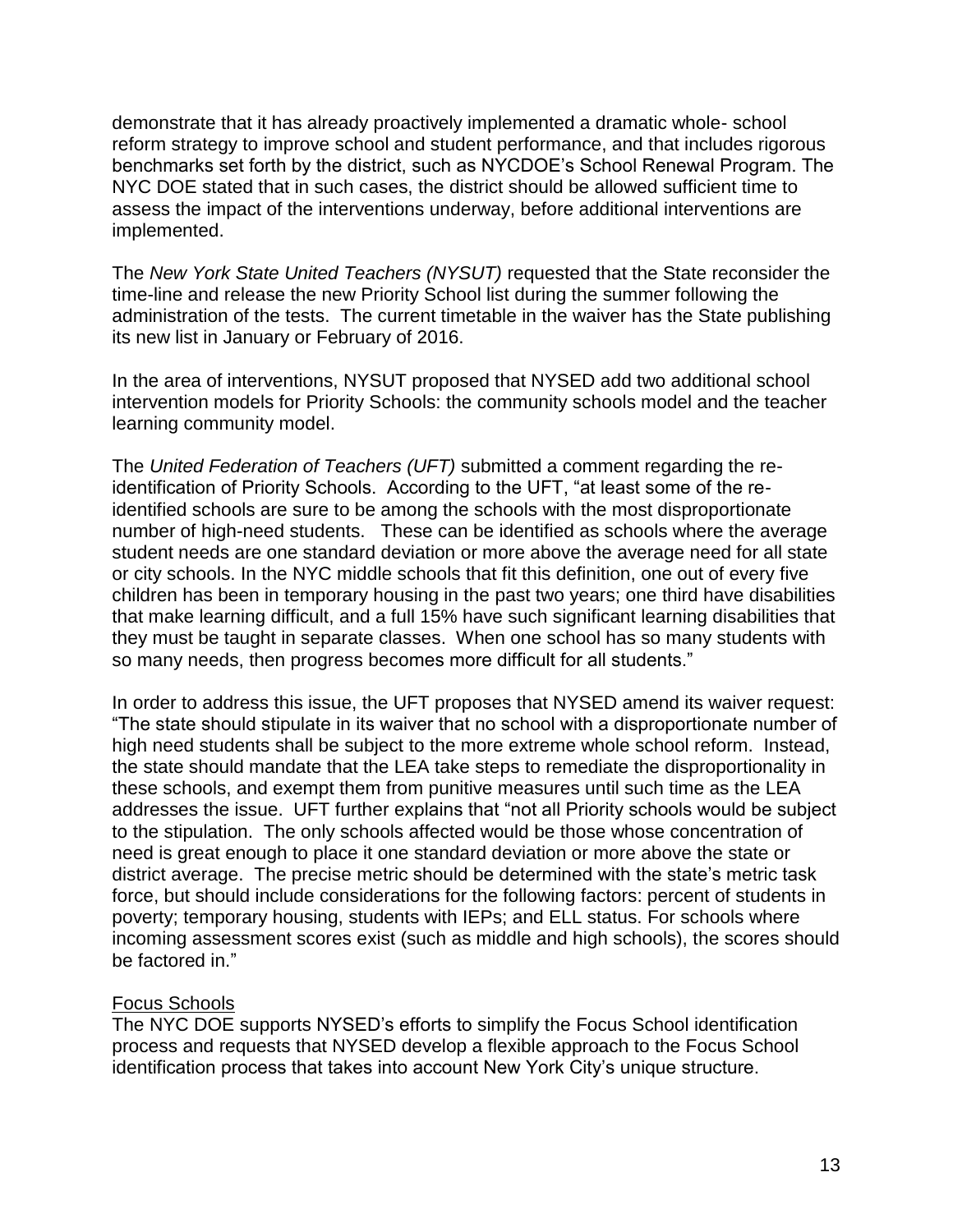NYCDOE also strongly agrees with NYSED's proposed change to Focus School removal and replacement methodology that would eliminate the requirement that districts replace a Focus School that meets the criteria for school removal with another school if the Focus District in which it is located does not meet the criteria for district removal.

Finally, the NYC DOE proposes that for re-identified Focus Schools, "any external review resulting from the school's re-identification as a Focus School, as well as the school's revisions of its SCEP, should be laser-focused on helping the school improve student achievement for the specific subgroup(s) for which the school failed to make AYP." Further, NYCDOE proposes that a district with re-identified Focus Schools be provided the flexibility to use the district's existing process for evaluating principals in these schools in lieu of the Department's proposed school leader checklist, if such a process is already in use by the district.

#### Local Assistance Plan Schools

NYSUT supports SED's request for flexibility to make available 1003(a) School Improvement funds to Title 1 LAP Schools. The funds should be used for training for LAP Development Teams on use of data and its implications for developing improvement goals and strategies to achieve said goals to ensure the plans quality in addressing the targeted need(s). Too often these plans are developed for compliance purposes and have little relevance to the needs of students and teachers in the affected schools. Additionally, NYSUT would like NYSED to revise its proposed waiver request to ensure that when a Local Assistance Plan School is identified as a Focus School after three consecutive years as LAP, the district does not become a Focus District.

*Timothy Eagen, the Superintendent of Kings Park Central School District* states, "One potential pitfall across NYS is the "opt out" or "refusal" movement. Despite our best efforts to test all of our students in grades 3-8, schools failing to make the 95% tested mark for three consecutive years will certainly have an issue. Many more schools will certainly be identified as LAP, and possibly as Focus Schools." Mr. Eagen also believes that NYSED should revise its request to "hold Charter Schools accountable" in the same way as public schools.

The NYC DOE strongly objects to NYSED's proposal that schools identified as LAP for three consecutive years be identified as Focus Schools for the 2015-16 school year. NYC DOE stated that "LAP School identification methodology is not designed to identify the lowest performing schools in the state. Using this methodology to identify additional Focus Schools diverts resources away from schools that are truly in need of supports and interventions." The NYC DOE goes on to state that it the proposal would result in schools identified as LAP for three consecutive years due solely to a failure to meet AYP participation requirements would be designated Focus Schools, regardless of their performance and growth metrics. NYC DOE recommends that if NYSED proceeds with this proposal, it should allow NYCDOE Quality Reviews to stand in place of DTSDE reviews. The NYC DOE states that "the Quality Review rubric and protocols are strongly aligned with those of the DTSDE and therefore, Quality Reviews are appropriate substitutes for state-led reviews."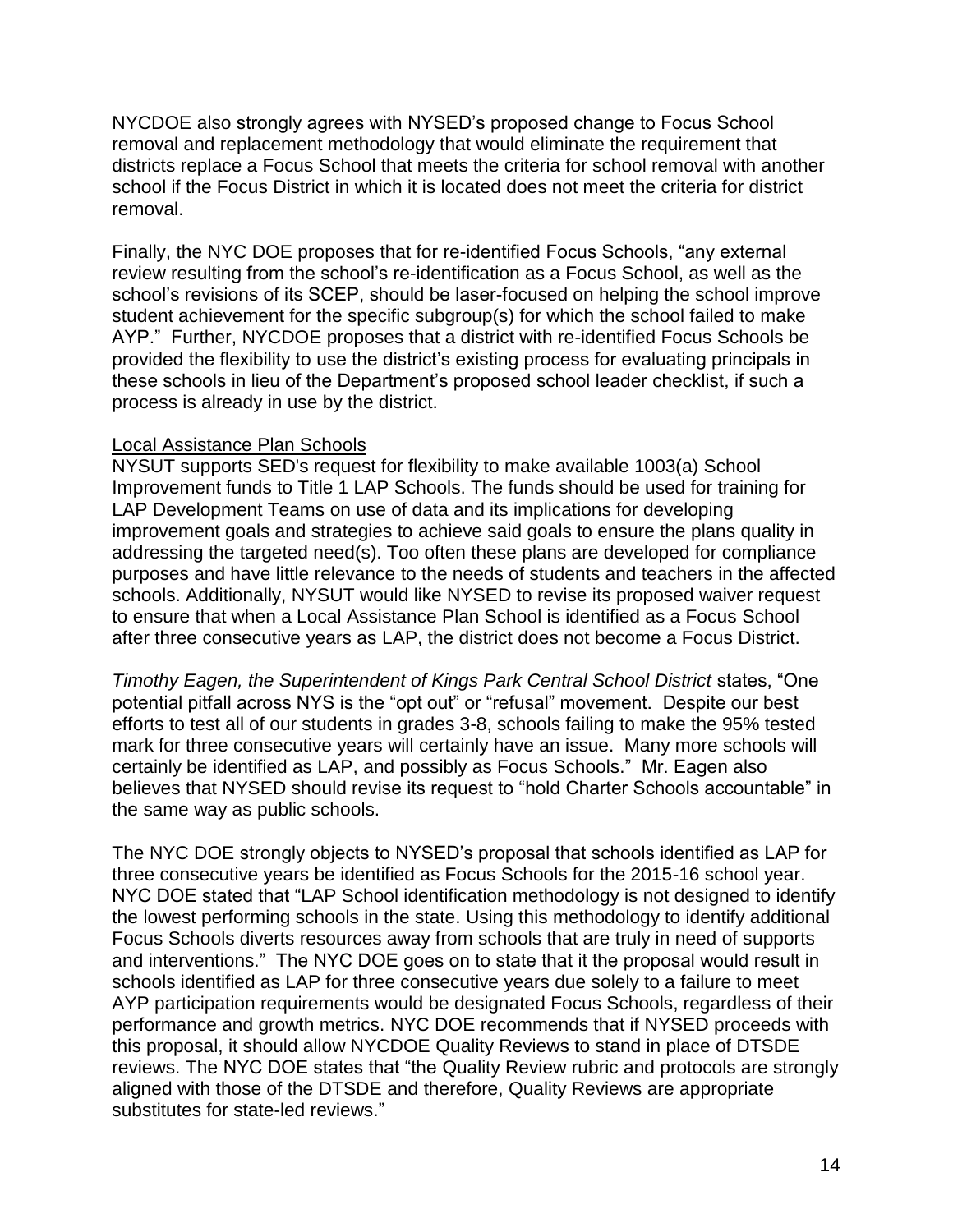The NYC DOE does support NYSED's proposal to provide 1003(a) School Improvement Grants to Title I LAP Schools.

## Required Set Asides and Supplemental Educational Services (SES)

NYSUT would also like NYSED to revise the waiver application to provide greater emphasis on professional development: "Schools that are more successful focus on instructional improvement, not compliance or monitoring activities. Under the waiver application, districts will be required to use five to fifteen percent of their Title I funds for school choice and 200 hours of extended learning time to students in Priority Schools. Professional development should be added to this required list."

The NYC DOE stated that "currently, the costs of meeting the obligations associated with addressing all federal and state mandates for Priority and Focus Schools goes well beyond the NYCDOE's 5-15% set aside and allocated Title I 1003(a) funding. While NYCDOE meets these obligations utilizing these and other funds, NYCDOE could benefit from additional resources to support these activities."

# *Department Response:*

The Department appreciates the comments received regarding the identification of Priority and Focus Schools, Focus Districts, and Local Assistance Plan Schools, and the related proposed supports and interventions. Although the Waiver covers the 2015- 16 through 2018-19 school years, the Department fully expects to continuously monitor and refine its approach to working with low achieving schools. As part of this process of continuous improvement, the Department will continue to engage with stakeholders around the methodologies used to identify schools and the best supports and interventions to provide identified schools and districts. Many of the comments do not require modification of the ESEA waiver but can be addressed as appropriate at the time that conforming regulations are adopted by the Board of Regents or through the business rules and guidance developed by the Department.

# Release of the New List of Priority & Focus Schools and Focus Districts

The Department would like to release the new list prior to the start of the 2015-2016 school year. However, in order to base accountability status determinations on 2014-15 school year assessment data, and to ensure that districts have adequate time to submit and then verify assessment data, the Department will not be able to issue a new list of Priority & Focus Schools and Focus Districts until January 2016.

# Re-identification of Priority Schools

The Department will be exploring refining the requirements for newly identified Priority schools to include a requirement to provide the Department with an analysis of current enrollment patterns. This will enable the Department to work with districts on enrollment issues prior to re-identification. Additionally, it should be noted that in cases where the Department has assessed that enrollment practices are negatively impacting re-identified schools, the district may be required to cease "over the counter" enrollment in the re-identified school for the period of the intervention.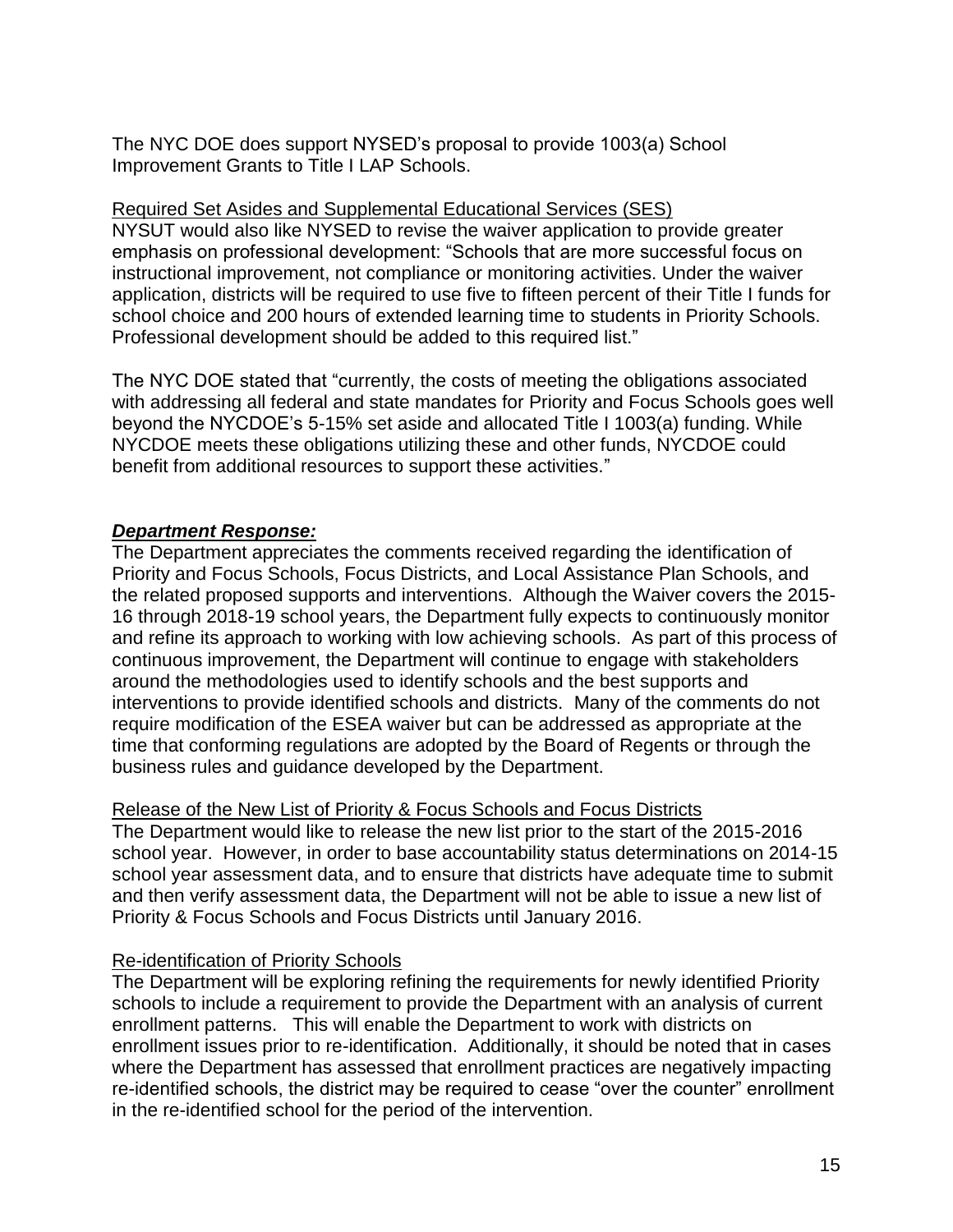Addition of School Intervention Models and Emphasis on Professional Development In the Department's 1003(g) School Improvement Grant application to USDE for 2014- 15 funding, staff will be proposing an Innovation Framework Model. The "framework" requires schools to adopt one of three design pathways, including the College Design Pathway, the Community-Oriented Design Pathway, and the Career and Technical Education Design Pathway. A school created under the Community-Oriented Design Pathway is a public school with an integrated focus on academics, services, supports and opportunities that leads to improved student learning, stronger families, and healthier communities. It is child-centered and all partners are integrated into the governance and decision-making bodies. Effective community schools continually develop a set of four key capacities: comprehensiveness, collaboration, coherence, and commitment. Typical programming is based on an assessment of the community's needs and resources, and may include parent engagement and involvement, adult education, medical/ dental/mental health/and social services, early childhood, and/or community and economic development. Additional guidance for this design framework may be found at: Building Community Schools: A Guide for Action at: [http://www.p12.nysed.gov/turnaround/CommunitySchools.html.](http://www.p12.nysed.gov/turnaround/CommunitySchools.html)

Within the Department's SIG application, the Department requires districts, regardless of the intervention model chosen, to prioritize professional development for teachers and administrators. Applicants must identify and describe any district-wide training programs designed to build the capacity of teachers and leaders to be successful in leading dramatic change in low-achieving schools. The Department is submitting its application to the USDE for review on March 11, 2015.

The Department is also engaged in refining the District Comprehensive Improvement Plan and School Comprehensive Education Plan to ensure that districts and schools have a laser-like focus on improving academic achievement for the subgroups for which they were identified. This includes emphasizing the importance of targeted, imbedded professional development for staff and administrators.

## Local Assistance Plan Schools

The Department and the Board of Regents are committed to ensuring progressive improvement in all low achieving schools. To that end, the Department has determined that three consecutive years of identification as a Local Assistance Plan School requires the more rigorous intervention associated with identification as a Focus School. The Department will continue to allow districts to appeal school and district accountability determinations during the preliminary identification stage. Districts that are able to demonstrate that a school is not performing at the level of a Focus School will have their appeals upheld.

## **Public Comments Received on the Annual Professional Performance Review for Teachers and Administrators**

The New York State Education Department received one comment opposing the State's Annual Professional Performance Review (APPR) for Teachers and Administrators, and